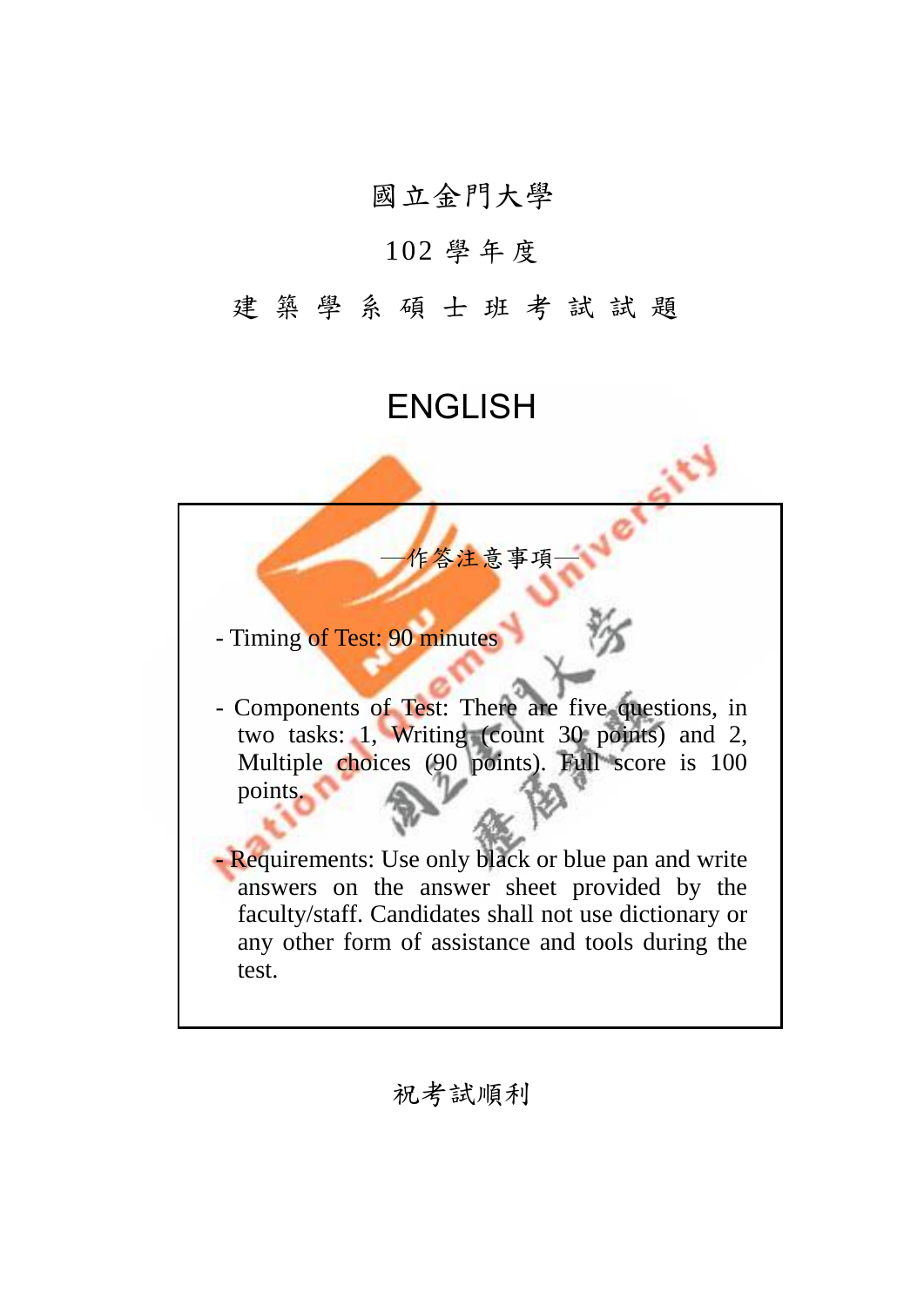- ◎Test A, Writing (30%). Use no more than 500 words on the following subjects.
- 1. Please state the topics that you are going to research in your time of master studies, and explain your reasons (20%).



- 2. The drawing showing above is the section of the Yangmei Couch Station, designed by Tsai, Puo-Fuon (1985). Please state which floor is the floor indicated by the arrow (10%).
- ◎Test B, Multiple choice (90%). Choose one correct letter A, B, C, D, or E from the five choices in each question.



3. It is also the Yangmei Couch Station designed by Tsai, Puo-Fuon. The above drawing is a drawing showing the (A) plunk; (B) plank; (C) plan; (D) plain; (E) plane of the project.